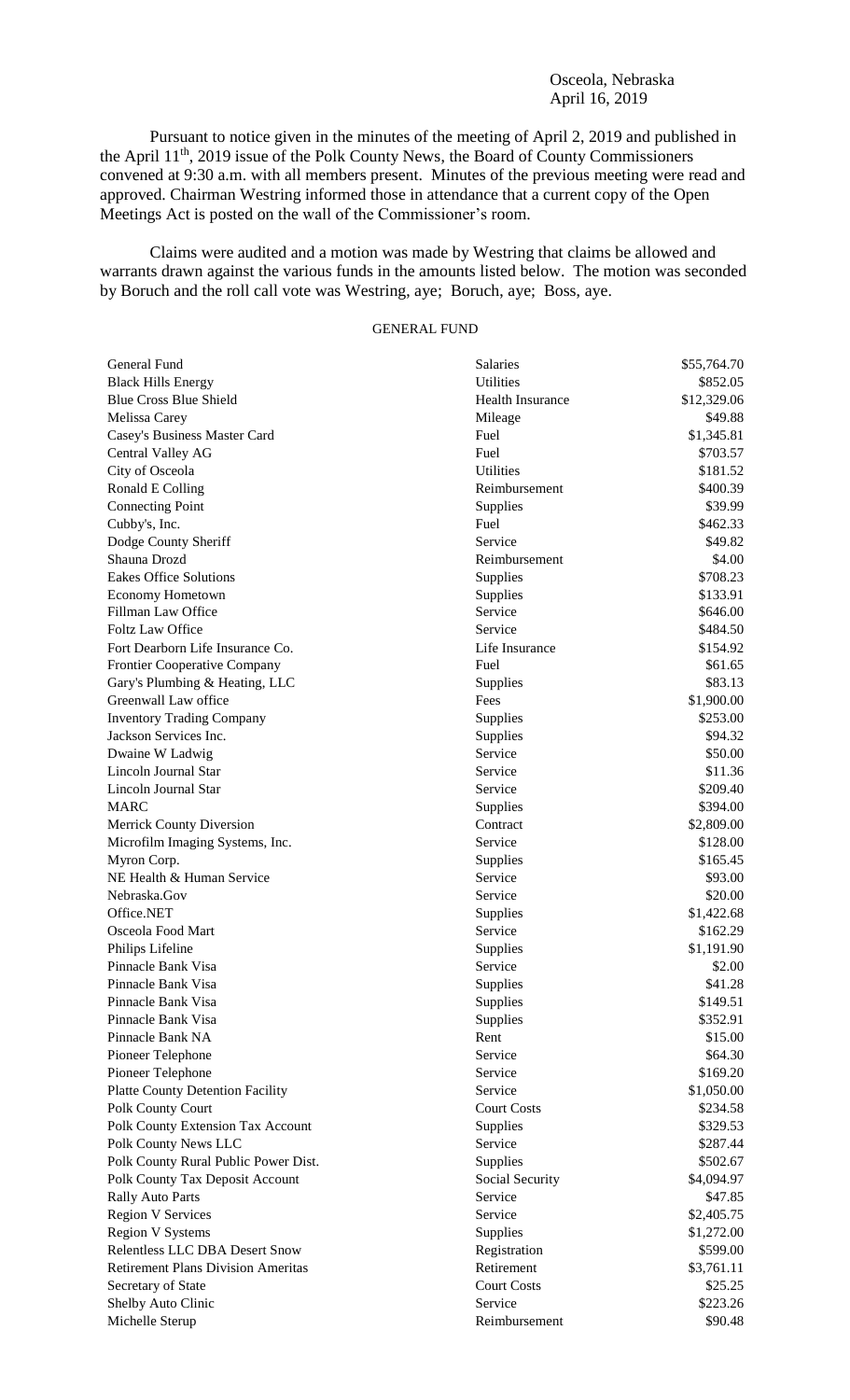| Jaci Swantek                  | Mileage            | \$32.48    |
|-------------------------------|--------------------|------------|
| <b>Thomson Reuters-West</b>   | Supplies           | \$1,556.35 |
| Triple S Service              | Service            | \$110.00   |
| <b>Verizon Wireless</b>       | Service            | \$33.50    |
| <b>Watts Electric Company</b> | Rent               | \$600.00   |
| Windstream                    | Service            | \$2,068.41 |
| Darla Winslow                 | Mileage            | \$217.02   |
| Kim Winslow                   | <b>Supplies</b>    | \$169.67   |
| <b>York County Sheriff</b>    | <b>Court Costs</b> | \$18.50    |
| <b>York News Times</b>        | Service            | \$167.95   |

## ROAD FUND

| Road Fund                                 | Salaries                | \$25,086.87 |
|-------------------------------------------|-------------------------|-------------|
| <b>Black Hills Energy</b>                 | Fuel                    | \$173.05    |
| Blue Cross/ Blue Shield                   | <b>Health Insurance</b> | \$4,676.54  |
| Central Valley AG                         | Fuel                    | \$488.66    |
| City of Osceola                           | <b>Utilities</b>        | \$104.48    |
| City of Stromsburg                        | <b>Utilities</b>        | \$266.08    |
| Dale R Johnson Enterprises                | Gravel and Borrow       | \$32,052.62 |
| Ericson Cash Hardware                     | Supplies                | \$120.95    |
| <b>Filter Care</b>                        | Parts                   | \$63.80     |
| Fort Dearborn Life Insurance Co.          | Life Insurance          | \$82.56     |
| Frontier Cooperative Company              | Fuel                    | \$15,662.65 |
| Gary's Plumbing & Heating, LLC            | Supplies                | \$40.96     |
| Hays Land Surveying, LLC                  | Service                 | \$36.25     |
| <b>Island Supply Welding Company</b>      | Supplies                | \$70.68     |
| John Deere Financial                      | Service                 | \$404.58    |
| <b>K&amp;E LLC</b>                        | Service                 | \$6,465.00  |
| KMS Inc.                                  | Service                 | \$12,170.00 |
| Martin Marietta                           | Gravel and Borrow       | \$13,050.02 |
| Midwest Service & Sales Co.               | Signs/Flares/Flags      | \$1,445.75  |
| Mike Smith Trucking                       | Service                 | \$3,807.26  |
| NMC, Exchange LLC                         | Parts/Labor             | \$3,037.83  |
| Northeast Glass                           | Service                 | \$400.00    |
| Office.NET                                | Contract                | \$45.00     |
| Osceola Tire & Service                    | Service                 | \$19.50     |
| Pioneer Telephone                         | Service                 | \$11.14     |
| Polk Light & Water                        | <b>Utilities</b>        | \$120.55    |
| Polk Service & Repair, Inc.               | Service                 | \$30.00     |
| Polk County Tax Deposit Account           | Social Security         | \$1,885.93  |
| <b>Rally Auto Parts</b>                   | Parts/Grease Oil        | \$1,238.99  |
| <b>Retirement Plans Division Ameritas</b> | Retirement              | \$1,625.87  |
| Shelby Auto Clinic                        | Parts                   | \$6.10      |
| Shelby Lumber Co. Inc.                    | Supplies                | \$345.28    |
| Strobel Manufacturing Inc.                | <b>Grader Blades</b>    | \$624.56    |
| <b>Verizon Wireless</b>                   | Service                 | \$105.90    |
| Village of Shelby                         | Utilities               | \$85.00     |
| Windstream                                | Service                 | \$241.56    |
| Zee Medical Service                       | Supplies                | \$107.45    |

## SENIOR SERVICES FUND

| Senior Center Fund                        | <b>Salaries</b> | \$1,778.50 |
|-------------------------------------------|-----------------|------------|
| Carl's Skrap                              | Mileage         | \$35.00    |
| Kim Chollar                               | Service         | \$6,461.00 |
| City of Stromsburg                        | Service         | \$777.40   |
| <b>Eagle Communications</b>               | Service         | \$253.99   |
| Fort Dearborn Life Insurance Co.          | Life Insurance  | \$4.15     |
| Jackson Services Inc.                     | Service         | \$32.67    |
| Office.NET                                | Service         | \$204.08   |
| Polk County Tax Deposit Account           | Social Security | \$136.06   |
| Avis Rathje                               | Reimbursement   | \$12.72    |
| <b>Retirement Plans Division Ameritas</b> | Retirement      | \$97.74    |
| Karla Shafer                              | Reimbursement   | \$138.94   |
| William Spencer                           | Mileage         | \$296.96   |
| Jerry Vrbka                               | Mileage         | \$156.60   |

### INHERITANCE TAX FUND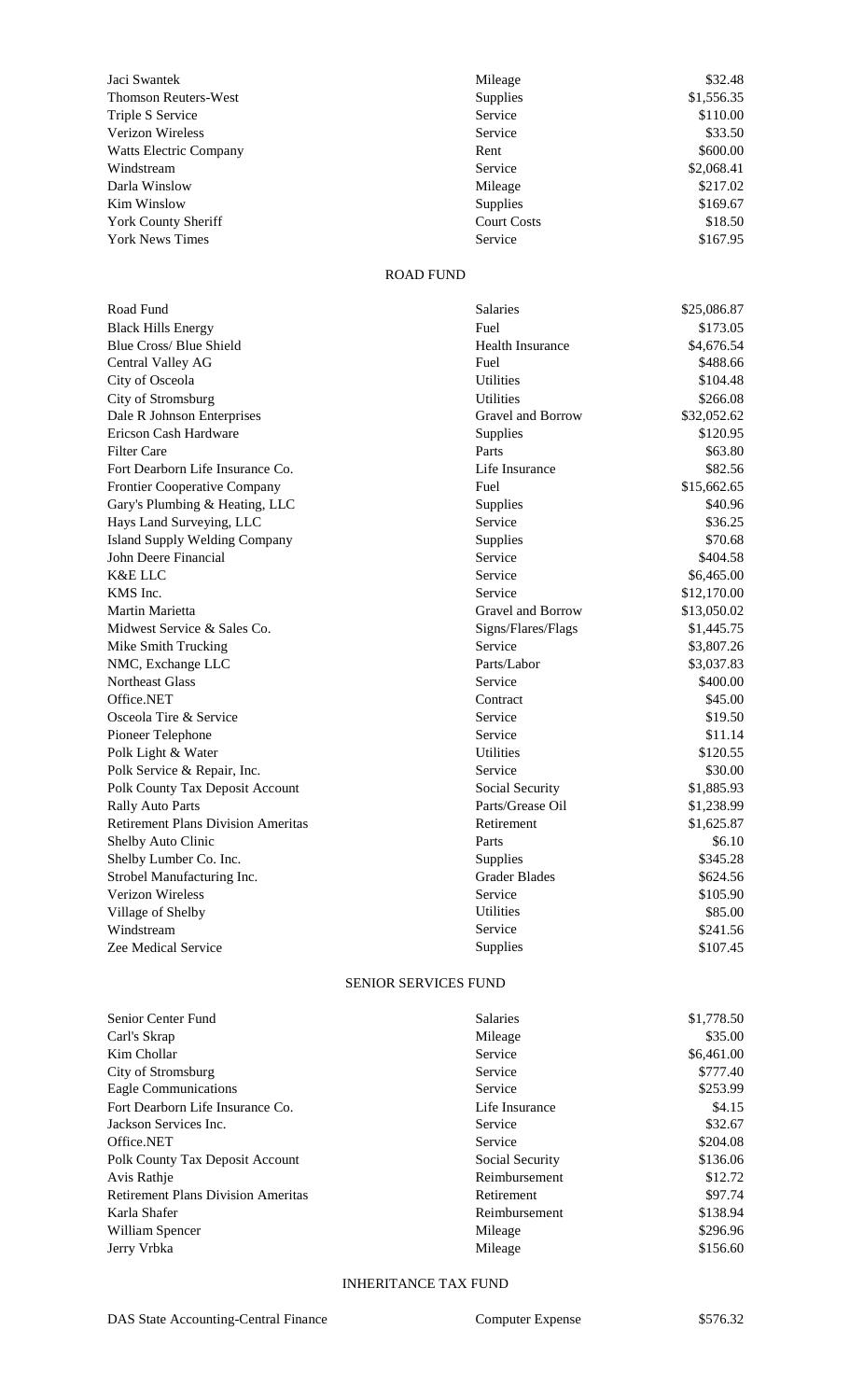Sleuth Service  $\frac{1}{51,668.00}$ 

#### 911 EMERGENCY SERVICE FUND

| Windstream                                   | Service          | \$982.75 |
|----------------------------------------------|------------------|----------|
| <b>WEED FUND</b>                             |                  |          |
| <b>Black Hills Energy</b>                    | <b>Utilities</b> | \$39.00  |
| James Carlson                                | Reimbursement    | \$43.19  |
| City of Osceola                              | <b>Utilities</b> | \$72.23  |
| <b>Constellation New Energy Gas Division</b> | <b>Fuels</b>     | \$148.36 |
| <b>Eakes Office Solutions</b>                | <b>Supplies</b>  | \$89.95  |
| <b>Frontier Cooperative Company</b>          | <b>Fuels</b>     | \$156.85 |
| Nebraska Weed Control Assn.                  | Registration     | \$130.00 |
| Pinnacle Bank Visa                           | <b>Supplies</b>  | \$9.99   |
| Ramada                                       | Lodging          | \$152.00 |
| <b>Verizon Wireless</b>                      | Service          | \$61.01  |

The Board approved the collateral pledged by Polk County banks and held in custody by the County Treasurer.

The following fees for the month of March were earned by the various offices and submitted to the County Treasurer. County Treasurer receipts show fees earned were credited to the appropriate county funds.

Jodie L. Roberts, Clerk of Dist. Court \$526.38

The renewal lease with the City of Lincoln on behalf of Aging Partners was reviewed. The one year lease will be for office space in the courthouse to be used by Aging Partners Personal & Family Services and the terms are the same as the previous year's lease. A motion was made by Boruch authorizing the Chairman to sign the lease as presented. The motion was seconded by Boss and the roll call vote was Boruch, aye; Boss, aye; Westring, aye.

Action on the contract for food services with Kim Chollar for the Senior Services program was tabled as a revised agreement was not ready for approval.

Having received a recommendation from the Polk County Safety Committee regarding the location of courthouse employee parking, a motion was made by Boruch to confirm the recommendation of the Safety Committee and request that county officials, county employees, and non-county staff who use courthouse space for their offices not park on the north side of the courthouse to allow members of the general public access to the north entrance to the courthouse, including the handicapped parking area and ramp. Temporary parking on the north side of the building is allowed to load or unload items. The motion was seconded by Westring and the roll call vote was Boruch, aye; Westring, aye; Boss, aye.

Sheriff Ladwig provided information to the Board about a Med Safe that is being provided to his office free of charge by Region V. The Med Safe will allow the public to dispose of their unused or expired prescription medications safely at the Sheriff's Office. Obtaining a set of master keys for the offices in the courthouse to be used in case of emergency by the Sheriff's Department was also discussed.

At 10:10 a.m., a motion was made by Boruch to go into executive session to discuss personnel issues. The motion was seconded by Boss and the roll call vote was Boruch, aye; Boss, aye; Westring, aye. Also present was the County Sheriff and the County Clerk. At 10:30 a.m., a motion was made by Boruch to come out of executive session. The motion was seconded by Boss and the roll call vote was Boruch, aye; Boss, aye; Westring, aye. Chairman Westring stated for the record that no formal action was taken and that only personnel issues were discussed.

Avis Blase, Marie Brown and Avis Rathje, members of the Senior Advisory Board, met with the Board to discuss the Senior Services meal program.

Dennis Ditloff met with the Board to discuss the poor condition of the county roads in the Havens area and presented bills for rock that Ditloff and Eric Dake had purchased and applied to the road following the flooding.